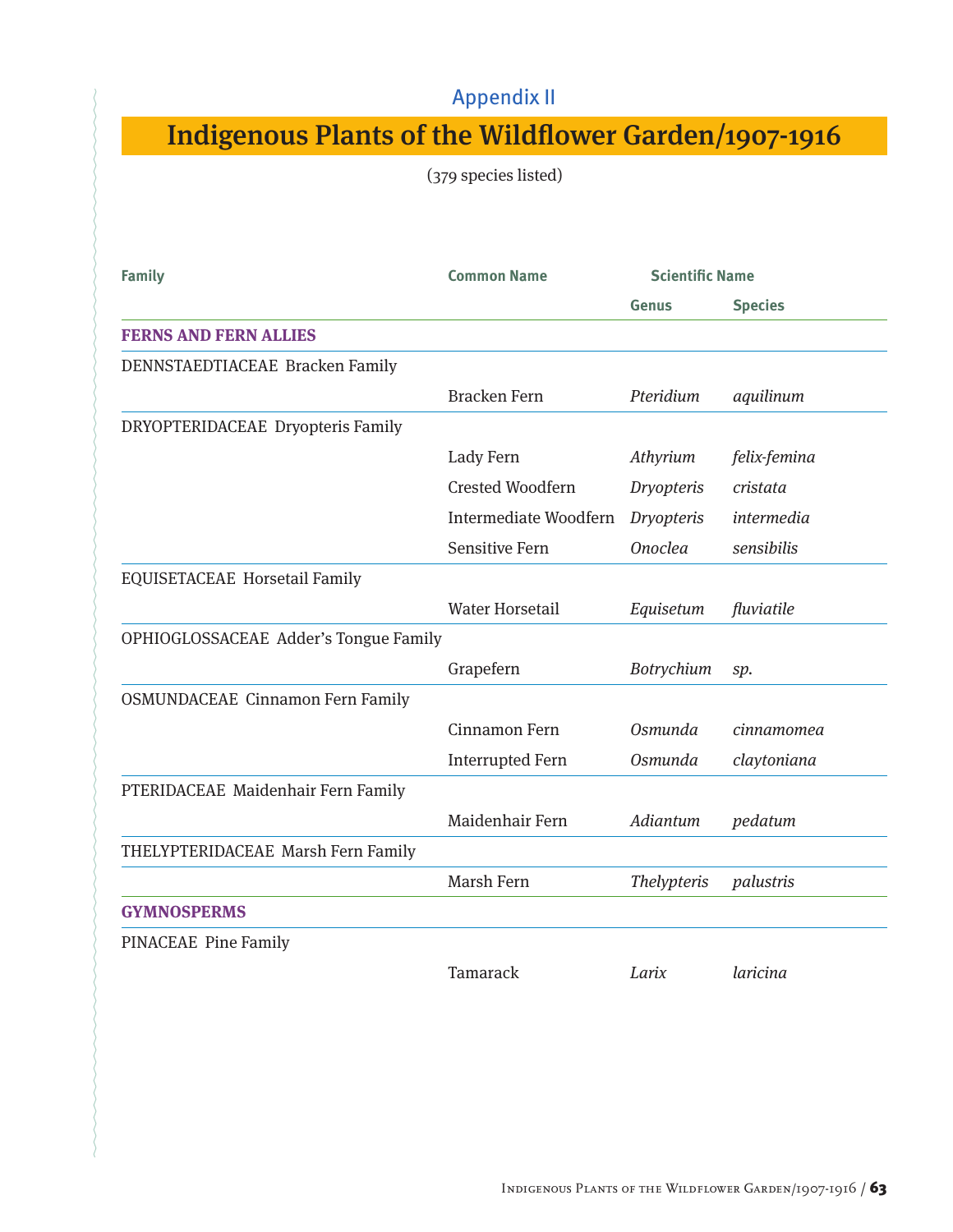| <b>Family</b>                             | <b>Common Name</b>            | <b>Scientific Name</b>  |                  |
|-------------------------------------------|-------------------------------|-------------------------|------------------|
|                                           |                               | Genus                   | <b>Species</b>   |
| <b>ANGIOSPERMS</b>                        |                               |                         |                  |
| <b>ACERACEAE Maple Family</b>             |                               |                         |                  |
|                                           | <b>Box Elder</b>              | Acer                    | negundo          |
|                                           | <b>Red Maple</b>              | Acer                    | rubrum           |
| <b>ALISMATACEAE Water Plantain Family</b> |                               |                         |                  |
|                                           | <b>Broadleaf Arrowhead</b>    | Sagittaria              | latifolia        |
| <b>AMARANTHACEAE Amaranth Family</b>      |                               |                         |                  |
|                                           | Hairy Pigweed                 | Amaranthus              | sp.              |
| <b>ANACARDIACEAE Cashew Family</b>        |                               |                         |                  |
|                                           | Smooth Sumac                  | Rhus                    | glabra           |
|                                           | Poison Ivy                    | Toxicodendron           | radicans         |
| <b>APIACEAE Parsley Family</b>            |                               |                         |                  |
|                                           | <b>Fragrant Water Parsnip</b> | Berula                  | erecta           |
|                                           | <b>Water Hemlock</b>          | Cicuta                  | maculata         |
|                                           | Honewort                      | Cryptotaenia canadensis |                  |
|                                           | Cow Parsnip                   | Heracleum               | maximum          |
|                                           | <b>Wooly Sweet Cicely</b>     | Osmorhiza               | claytoni         |
|                                           | <b>Sweet Cicely</b>           | Osmorhiza               | longistylis      |
|                                           | <b>Black Snakeroot</b>        | Sanicula                | marilandica      |
|                                           | Golden Alexander              | Zizia                   | aurea            |
| APOCYNACEAE Dogbane Family                |                               |                         |                  |
|                                           | <b>Spreading Dogbane</b>      | Apocynum                | androsaemifolium |
|                                           | Prairie Dogbane               | Apocynum                | cannabinum       |
| <b>AQUIFOLIACEAE Holly Family</b>         |                               |                         |                  |
|                                           | Common Winterberry            | <i>Ilex</i>             | verticillata     |
| <b>ARACEAE</b> Arum Family                |                               |                         |                  |
|                                           | Jack-in-the-Pulpit            | Arisaema                | triphyllum       |
| <b>ARALIACEAE Ginseng Family</b>          |                               |                         |                  |
|                                           | Wild Sarsaparilla             | Aralia                  | nudicaulis       |
|                                           | American Spikenard            | Aralia                  | racemosa         |
| <b>ASCLEPIADACEAE Milkweed Family</b>     |                               |                         |                  |
|                                           | Poke Milkweed                 | Asclepias               | exaltata         |
|                                           | Swamp Milkweed                | Asclepias               | incarnata        |
|                                           | Common Milkweed               | Asclepias               | syriaca          |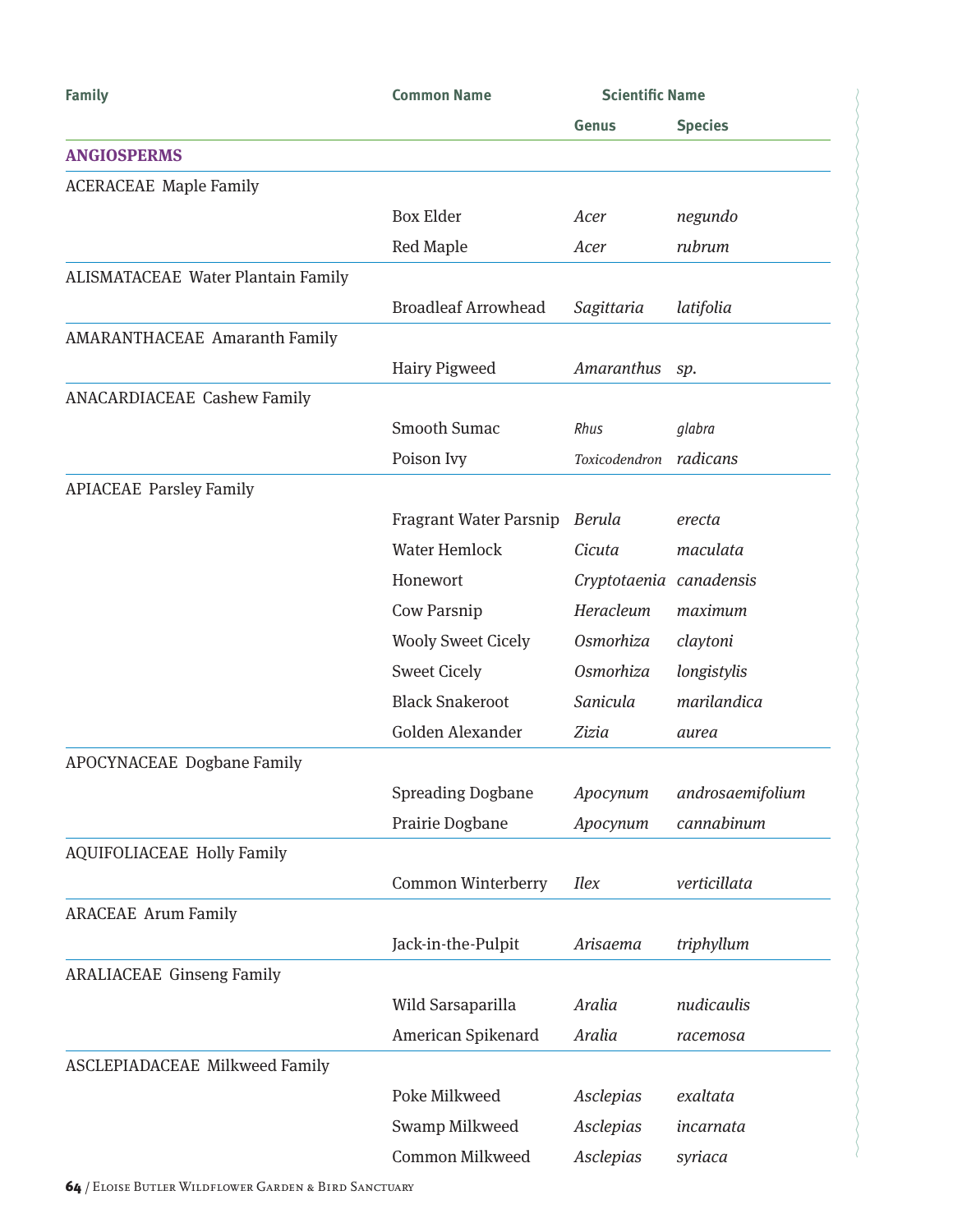| <b>Family</b>                      | <b>Common Name</b>                         | <b>Scientific Name</b> |                                   |
|------------------------------------|--------------------------------------------|------------------------|-----------------------------------|
|                                    |                                            | Genus                  | <b>Species</b>                    |
| <b>ASTERACEAE Composite Family</b> |                                            |                        |                                   |
|                                    | Yarrow                                     | Achillea               | millefolium                       |
|                                    | <b>White Snakeroot</b>                     | Ageratina              | altissima                         |
|                                    | Common Ragweed                             | Ambrosia               | artemisiifolia                    |
|                                    | Plantain-leaved Everlasting                | Antennaria             | plantaginifolia                   |
|                                    | Wormwood                                   | Artemisia              | serrata                           |
|                                    | <b>Bearded Beggartick</b>                  | <b>Bidens</b>          | aristosa                          |
|                                    | Nodding Bur Marigold                       | <b>Bidens</b>          | cernua                            |
|                                    | Devil's Beggartick                         | <b>Bidens</b>          | frondosa                          |
|                                    | White Doll's Daisy                         | <b>Boltonia</b>        | asteroides var latisquama         |
|                                    | <b>Field Thistle</b>                       | Cirsium                | discolor                          |
|                                    | <b>Swamp Thistle</b>                       | Cirsium                | muticum                           |
|                                    | <b>Pasture Thistle</b>                     | Cirsium                | pumilum                           |
|                                    | Thistle                                    | Cirsium                | undulatum                         |
|                                    | <b>Canadian Horseweed</b>                  | Conyza                 | canadensis                        |
|                                    | Tickseed, Lance<br><b>Leaved Coreopsis</b> | Coreopsis              | lanceolata                        |
|                                    | <b>Stiff Tickseed</b>                      | Corepsis               | palmata                           |
|                                    | Flat Top Aster                             | Doellingeria           | umbellata var. pubens             |
|                                    | Pale Purple Coneflower                     | Echinacea              | pallida                           |
|                                    | <b>Burnweed</b>                            | Erechtites             | sp.                               |
|                                    | Daisy Fleabane                             | Erigeron               | annuus                            |
|                                    | Robin's Plantain                           | Erigeron               | pulchellus                        |
|                                    | Lesser Daisy Fleabane                      | Erigeron               | strigosus                         |
|                                    | <b>Boneset</b>                             | Eupatorium             | perfoliatum                       |
|                                    | Sweet Scented Joe Pye Weed                 | Eupatorium             | purpureum                         |
|                                    | <b>Grassleaf Goldenrod</b>                 | Euthamia               | graminifolia<br>var. graminifolia |
|                                    | <b>Blanket Flower</b>                      | Gaillardia             | aristata                          |
|                                    | Gumweed                                    | Grindelia              | squarrosa                         |
|                                    | Sneezeweed                                 | Helenium               | autumnale                         |
|                                    | <b>Thinleaf Sunflower</b>                  | Helianthus             | decapetalus                       |
|                                    | <b>Woodland Sunflower</b>                  | Helianthus             | divaricatus                       |
|                                    | <b>Giant Sunflower</b>                     | Helianthus             | giganteus                         |
|                                    |                                            |                        |                                   |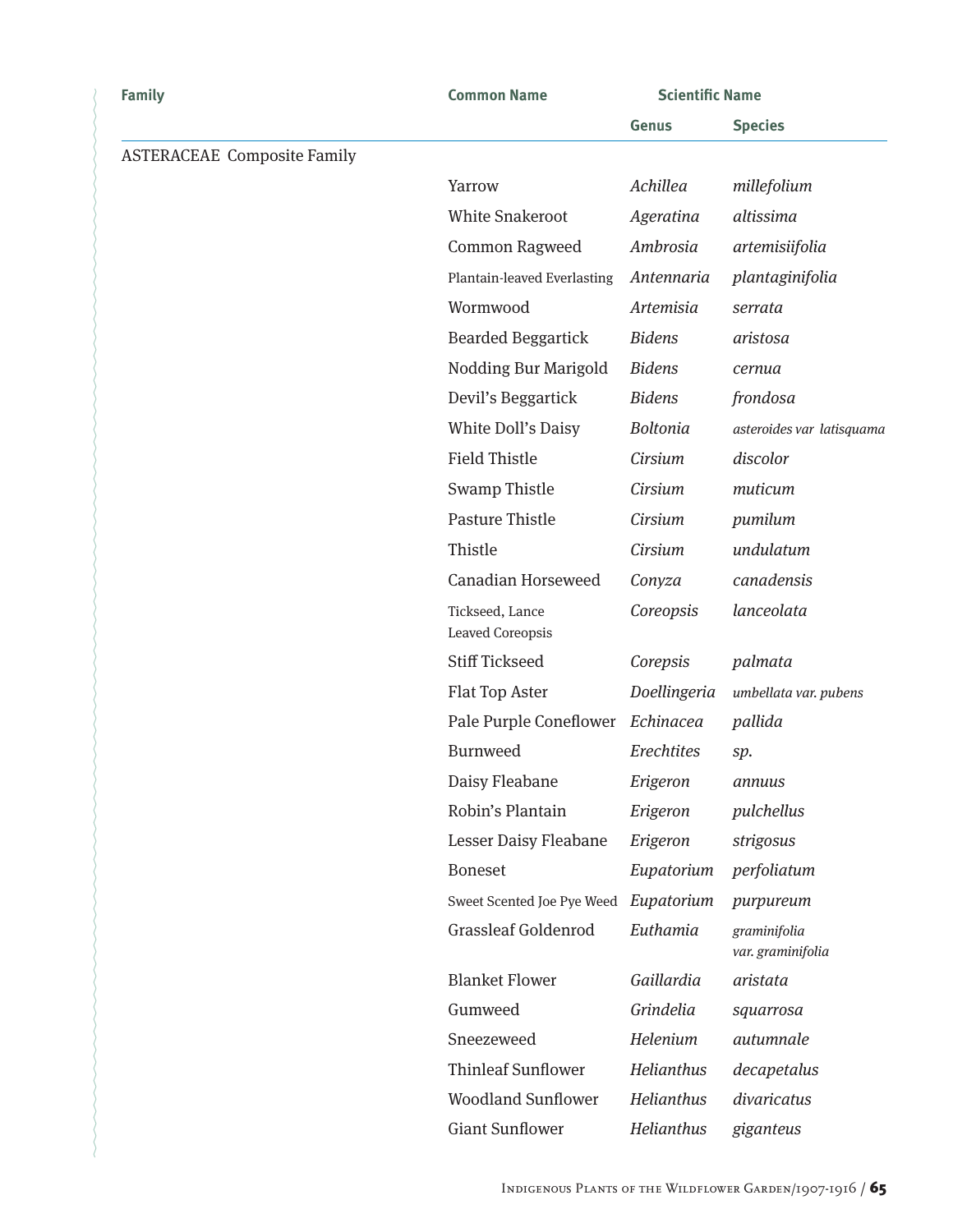| <b>Family</b> | <b>Common Name</b>                     | <b>Scientific Name</b>      |                                                                   |
|---------------|----------------------------------------|-----------------------------|-------------------------------------------------------------------|
|               |                                        | Genus                       | <b>Species</b>                                                    |
|               | Sawtooth Sunflower                     | Helianthus                  | grosseserratus                                                    |
|               | <b>Stiff Sunflower</b>                 | Helianthus                  | pauciflorus ssp. pauciflorus                                      |
|               | Paleleaf Woodland Sunflower Helianthus |                             | strumosus                                                         |
|               | Jerusalem Artichoke                    | Helianthus                  | tuberosus                                                         |
|               | Smooth Oxeye                           | Heliopsis                   | helianthoides var. scabra                                         |
|               | <b>Yellow Hawkweed</b>                 | Hieracium                   | canadense var. canadense                                          |
|               | Longbeard Hawkweed                     | Hieracium                   | longipilum                                                        |
|               | Narrowleaf Hawkweed                    | Hieracium                   | umbellatum                                                        |
|               | <b>Twoflower Dwarf Dandelion</b>       | Krigia                      | amplexicaulis                                                     |
|               | <b>Tall Blue Lettuce</b>               | Lactuca                     | biennis                                                           |
|               | Wild Lettuce                           | Lactuca                     | canadensis                                                        |
|               | Stiff Goldenrod                        | Oligoneuron                 | rigidum var. rigidum                                              |
|               | <b>Golden Ragwort</b>                  | Packera                     | aurea                                                             |
|               | Rattlesnake Root                       | Prenanthes                  | alba                                                              |
|               | Green-headed Coneflower                | Rudbeckia                   | laciniata                                                         |
|               | <b>Black-eyed Susan</b>                | Rudbeckia                   | hirta                                                             |
|               | Groundsel                              | Senecio                     | pauperculus var.<br>balsamitae                                    |
|               | Canada Goldenrod                       | Solidago                    | altissima                                                         |
|               | Zigzag Goldenrod                       | Solidago                    | flexicaulis                                                       |
|               | Late/Giant Goldenrod                   | Solidago                    | gigantea                                                          |
|               | Gray Goldenrod                         | Solidago                    | nemoralis                                                         |
|               | Showy Goldenrod                        | Solidago                    | speciosa                                                          |
|               | <b>Bog Goldenrod</b>                   | Solidago                    | uliginosa                                                         |
|               | Elm Leaf Goldenrod                     | Solidago                    | ulmifolia                                                         |
|               | Northern Bog Aster                     | Symphyotrichum boreale      |                                                                   |
|               | Drummond's Aster                       | Symphyotrichum drummondii   |                                                                   |
|               | <b>Smooth Blue Aster</b>               |                             | Symphyotrichum laeve var. laeve                                   |
|               | <b>White Panicle Aster</b>             |                             | Symphyotrichum lanceolatum ssp. lanceola-<br>tum var. lanceolatum |
|               | Calico Aster                           | Symphyotrichum lateriflorum | var. lateriflorum                                                 |
|               | Sky Blue Aster                         |                             | Symphyotrichum oolentangiense                                     |
|               | New England Aster                      |                             | Symphyotrichum novae-angliae                                      |
|               | <b>Ontario Aster</b>                   | Symphyotrichum ontarionis   |                                                                   |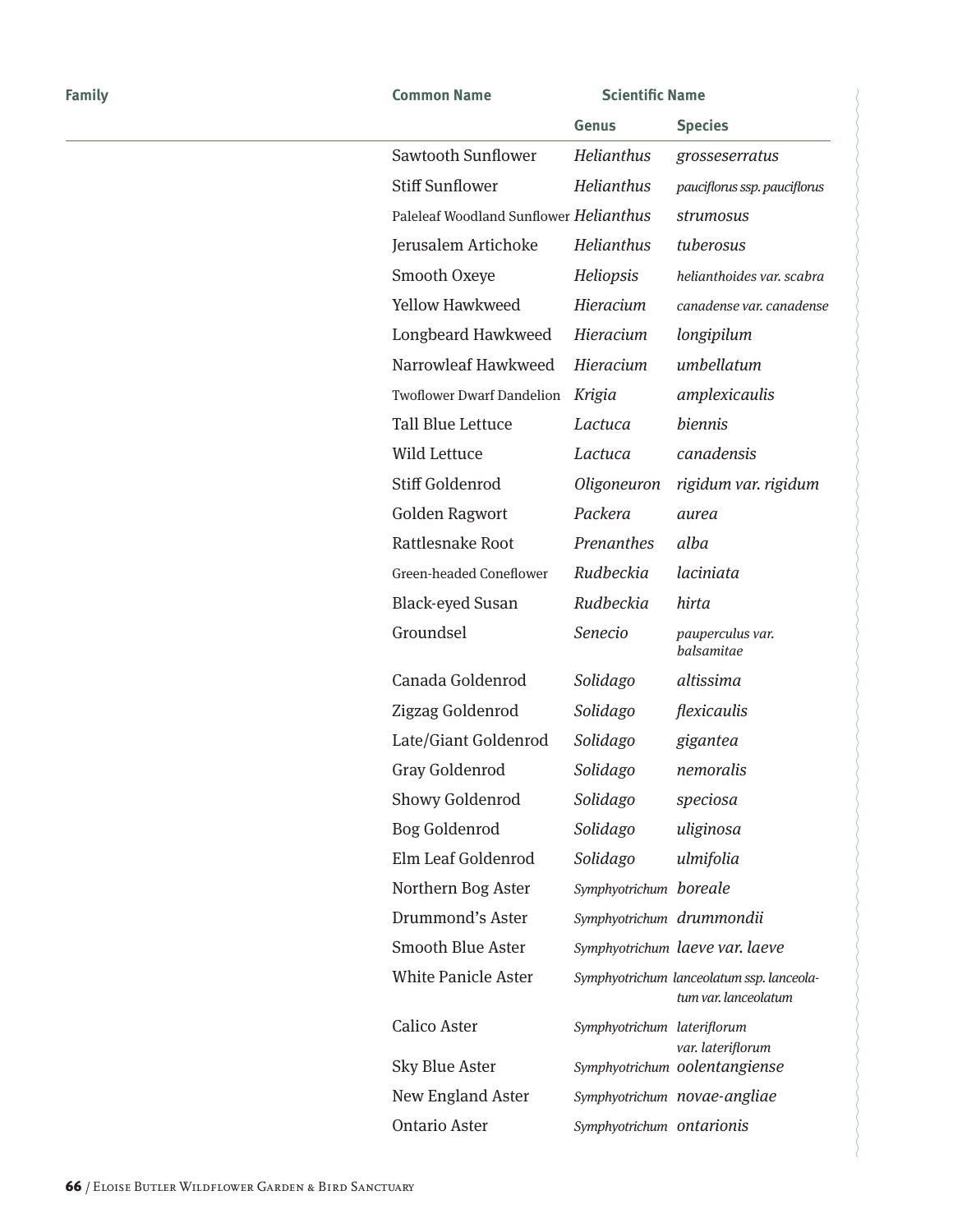| <b>Family</b>                        | <b>Common Name</b>            | <b>Scientific Name</b>      |                                       |
|--------------------------------------|-------------------------------|-----------------------------|---------------------------------------|
|                                      |                               | <b>Genus</b>                | <b>Species</b>                        |
|                                      | <b>Purple-stemmed Aster</b>   |                             | Symphyotrichum puniceum var. puniceum |
|                                      | <b>Common Dandelion</b>       | <b>Taraxacum</b>            | officinale                            |
|                                      | <b>Yellow Goatsbeard</b>      | Tragopogon                  | lamottei                              |
|                                      | Ironweed                      | Vernonia                    | fasiculata                            |
| BALSAMINACEAE Touch-me-not Family    |                               |                             |                                       |
|                                      | Spotted Touch-me-not          | <b>Impatiens</b>            | capensis                              |
|                                      | Pale Touch-me-not             | <b>Impatiens</b>            | pallida                               |
| <b>BETULACEAE Birch Family</b>       |                               |                             |                                       |
|                                      | <b>Yellow Birch</b>           | <b>Betula</b>               | alleghaniensis                        |
|                                      | Paper Birch                   | <b>Betula</b>               | papyrifera                            |
|                                      | <b>Bog Birch</b>              | <b>Betula</b>               | pumila                                |
|                                      | Musclewood                    | Carpinus                    | caroliniana                           |
|                                      | American Hazelnut             | Corylus                     | americana                             |
|                                      | <b>Beaked Hazelnut</b>        | Corylus                     | cornuta                               |
|                                      | Ironwood                      | <b>Ostrya</b>               | virginiana                            |
| <b>BORAGINACEAE Borage Family</b>    |                               |                             |                                       |
|                                      | Virginia Stickseed            | Hackelia                    | virginiana                            |
| <b>BRASSICACEAE Mustard Family</b>   |                               |                             |                                       |
|                                      | <b>Bulbous Bittercress</b>    | Cardamine                   | bulbosa                               |
|                                      | Cuckoo Flower                 | Cardamine                   | pratensis                             |
|                                      | <b>Small Wormseed Mustard</b> | Erysimum                    | inconspicuum                          |
| <b>CAMPANULACEAE Harebell Family</b> |                               |                             |                                       |
|                                      | Marsh Bellflower              | Campanula                   | aparinoides                           |
| <b>CANNABACEAE Hops Family</b>       |                               |                             |                                       |
|                                      | Common Hop                    | Humulus                     | lupulus                               |
| CAPRIFOLIACEAE Honeysuckle Family    |                               |                             |                                       |
|                                      | Twinflower                    | Linnaea                     | borealis var. americana               |
|                                      | <b>Climbing Honeysuckle</b>   | Lonicera                    | dioica                                |
|                                      | Red Elderberry                | Sambucus                    | racemosa                              |
|                                      | Wolfberry                     | Symphoricarpos occidentalis |                                       |
|                                      | <b>Horse Gentian</b>          | <b>Triosteum</b>            | perfoliatum                           |
|                                      | Arrowwood                     | <b>Viburnum</b>             | dentatum                              |
|                                      | Nannyberry                    | <b>Viburnum</b>             | lentago                               |
|                                      | <b>Highbush Cranberry</b>     | Viburnum                    | opulus var. americanum                |
|                                      |                               |                             |                                       |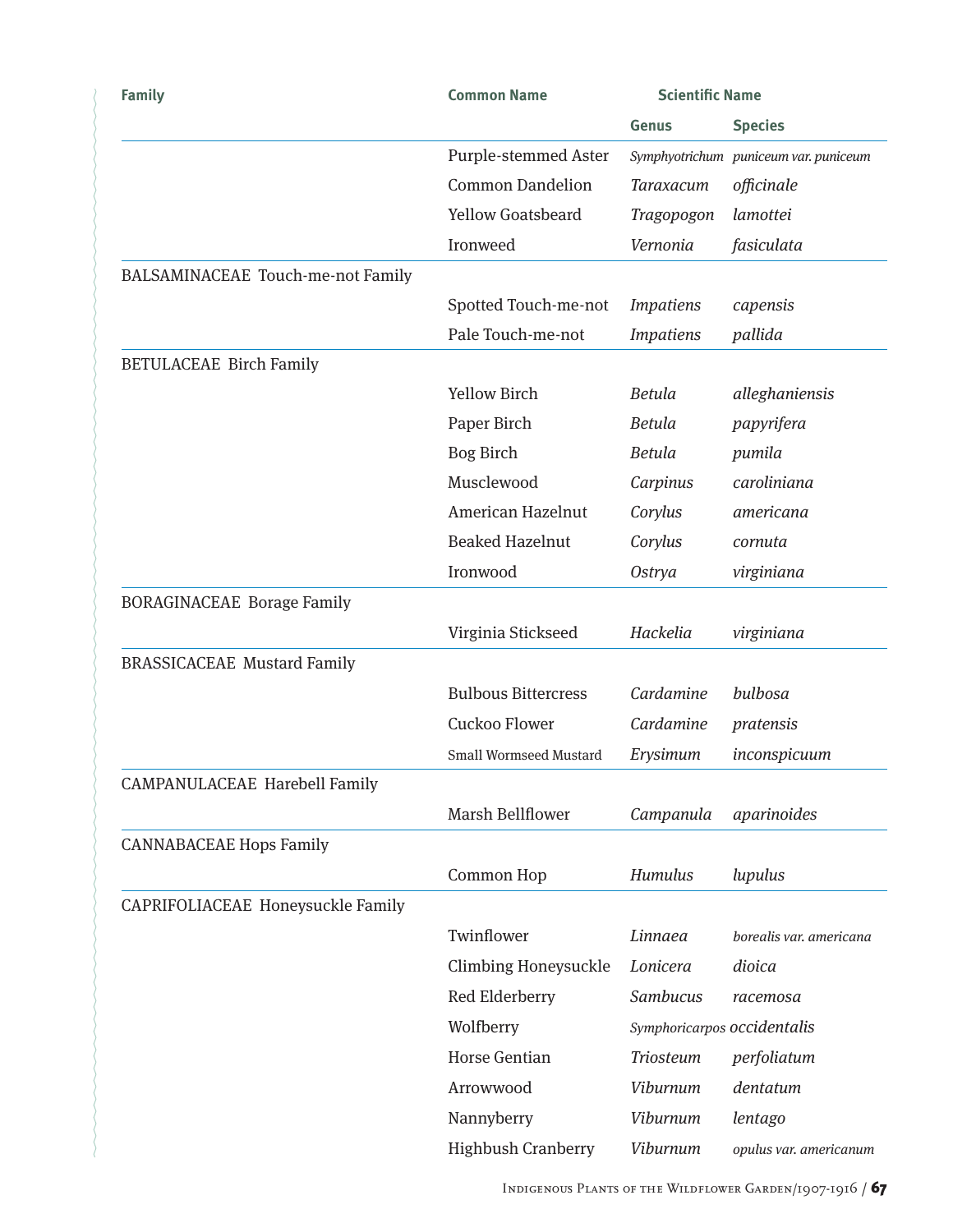| Family                                 | <b>Common Name</b>                           | <b>Scientific Name</b> |                          |
|----------------------------------------|----------------------------------------------|------------------------|--------------------------|
|                                        |                                              | Genus                  | <b>Species</b>           |
| CARYOPHYLLACEAE Pink Family            |                                              |                        |                          |
|                                        | <b>Evening Campion</b>                       | <b>Silene</b>          | nivea                    |
|                                        | <b>Night Flowering Silene</b>                | <b>Silene</b>          | noctiflora               |
|                                        | <b>Starry Campion</b>                        | <b>Silene</b>          | stellata                 |
|                                        | <b>Water Chickweed</b>                       | <b>Stellaria</b>       | fontinalis               |
| <b>CELASTRACEAE Bittersweet Family</b> |                                              |                        |                          |
|                                        | <b>Climbing Bittersweet</b>                  | Celastrus              | scandens                 |
|                                        | <b>Bursting Heart</b>                        | Euonymus               | americanus               |
| <b>CISTACEAE Rock Rose Family</b>      |                                              |                        |                          |
|                                        | Long-branch Frostweed Helianthemum canadense |                        |                          |
|                                        | Pinweed                                      | Lechea                 | minor                    |
| <b>CUSCUTACEAE Dodder Family</b>       |                                              |                        |                          |
|                                        | Common Dodder                                | Cuscuta                | gronovii                 |
| <b>CORNACEAE Dogwood Family</b>        |                                              |                        |                          |
|                                        | Pagoda Dogwood                               | Cornus                 | alternifolia             |
|                                        | Bunchberry                                   | Cornus                 | canadensis               |
|                                        | Pale Dogwood                                 | Cornus                 | obliqua                  |
|                                        | Graybark Dogwood                             | Cornus                 | racemosa                 |
|                                        | Round-leaved Dogwood Cornus                  |                        | rugosa                   |
|                                        | Red Osier Dogwood                            | Cornus                 | sericea                  |
| <b>CUCURBITACEAE Gourd Family</b>      |                                              |                        |                          |
|                                        | Wild Cucumber                                | Echinocystis           | lobata                   |
| <b>CYPERACEAE Sedge Family</b>         |                                              |                        |                          |
|                                        | Assiniboia Sedge                             | Carex                  | assiniboinensis          |
|                                        | <b>Bottlebrush Sedge</b>                     | Carex                  | hystericina              |
|                                        | <b>Broad Sedge</b>                           | Carex                  | laxiflora var. serrulata |
|                                        | <b>Stellate Sedge</b>                        | Carex                  | rosea                    |
|                                        | <b>Beaked Sedge</b>                          | Carex                  | rostrata                 |
|                                        | Sartwell's Sedge                             | Carex                  | sartwellii               |
|                                        | Long-beaked Sedge                            | Carex                  | sprengelii               |
|                                        | Needle Spikerush                             | Eleocharis             | acicularis               |
|                                        | Hardstem Bulrush                             | Schoenoplectus         | acutus var. acutus       |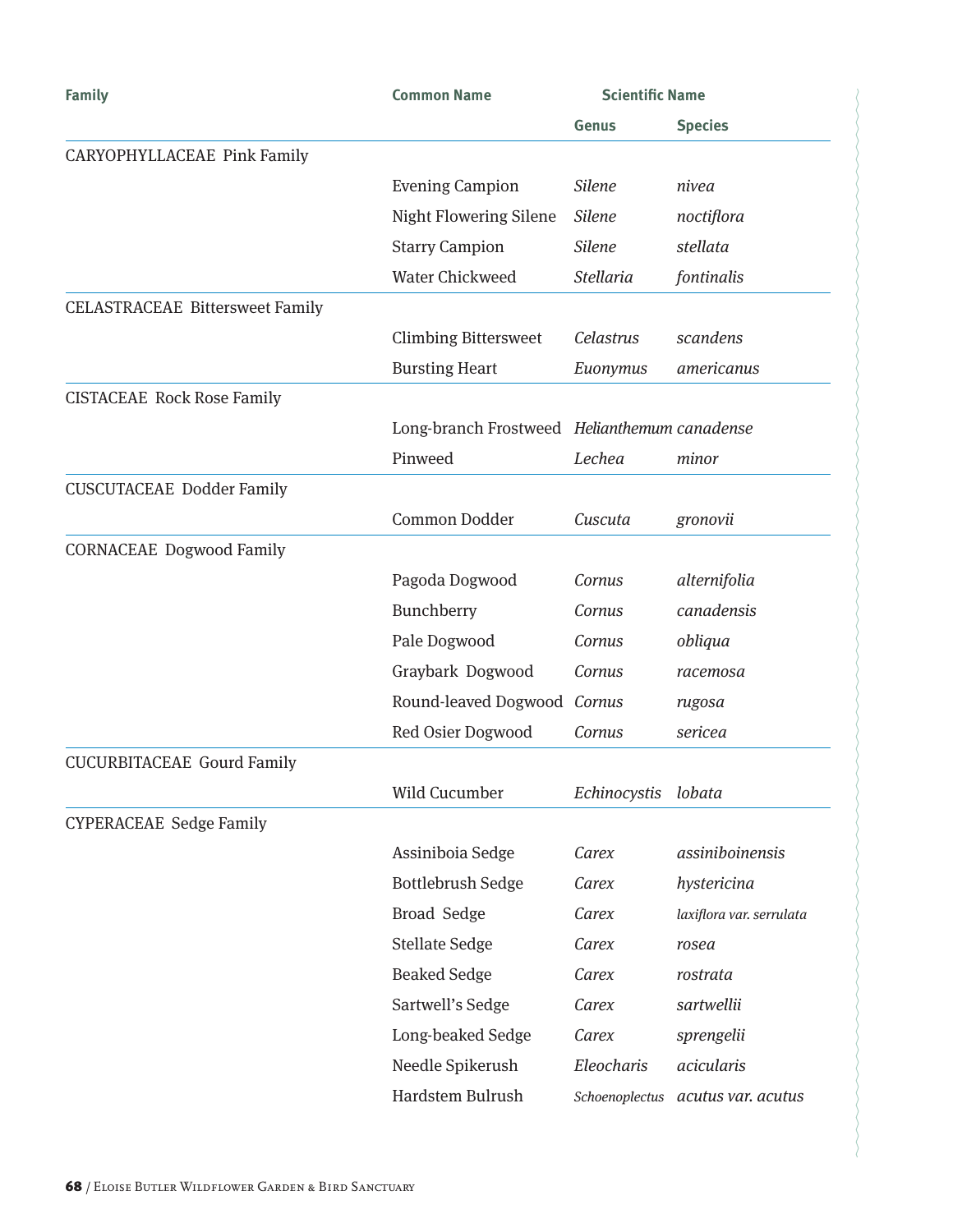| <b>Family</b>                       | <b>Common Name</b>       | <b>Scientific Name</b> |                           |
|-------------------------------------|--------------------------|------------------------|---------------------------|
|                                     |                          | <b>Genus</b>           | <b>Species</b>            |
|                                     | Bulrush                  | <b>Scirpus</b>         | aquatica                  |
|                                     | Dark Green Bulrush       | <b>Scirpus</b>         | atrovirens                |
|                                     | <b>Wool Grass</b>        | <b>Scirpus</b>         | cyperinus var. eriophorum |
|                                     | <b>Woodland Bulrush</b>  | <b>Scirpus</b>         | expansus                  |
| <b>DROSERACEAE Sundew Family</b>    |                          |                        |                           |
|                                     | <b>Roundleaf Sundew</b>  | <b>Drosera</b>         | rotundifolia              |
| <b>ELAEAGNACEAE Oleaster Family</b> |                          |                        |                           |
|                                     | Silverberry              | Elaeagnus              | argentea                  |
| <b>ERICACEAE Heath Family</b>       |                          |                        |                           |
|                                     | <b>Bog Rosemary</b>      | Andromeda              | glaucophylla              |
|                                     | American Wintergreen     | Pyrola                 | americana                 |
|                                     | Pink Wintergreen         | Pyrola                 | asarifolia                |
|                                     | Shinleaf                 | Pyrola                 | elliptica                 |
|                                     | Lowbush Blueberry        | Vaccinium              | angustifolium             |
|                                     | American Cranberry       | Vaccinium              | macrocarpon               |
|                                     | <b>Small Cranberry</b>   | Vaccinium              | oxycoccus                 |
| EUPHORBIACEAE Spurge Family         |                          |                        |                           |
|                                     | Wild Poinsettia          | Euphorbia              | cyathophora               |
| <b>FABACEAE</b> Bean Family         |                          |                        |                           |
|                                     | Dwarf Wild Indigo        | Amorpha                | microphylla               |
|                                     | Groundnut, Wild Bean     | Apios                  | americana                 |
|                                     | Rattlebox                | Crotalaria             | sagittalis                |
|                                     | Showy Tick-Trefoil       | Desmodium              | canadense                 |
|                                     | Largebract Tick Trefoil  | Desmodium              | cuspidatum                |
|                                     | Pale Vetchling           | Lathyrus               | ochroleucus               |
|                                     | Marsh Vetchling          | Lathyrus               | palustris                 |
|                                     | Veiny (Purple) Vetchling | Lathyrus               | venosus                   |
|                                     | Round-headed Bush Clover | Lespedeza              | capitata                  |
|                                     | Red Clover               | Trifolium              | pratense                  |
|                                     | <b>White Clover</b>      | Trifolium              | repens                    |
|                                     | American Vetch           | Vicia                  | americana                 |
|                                     |                          |                        |                           |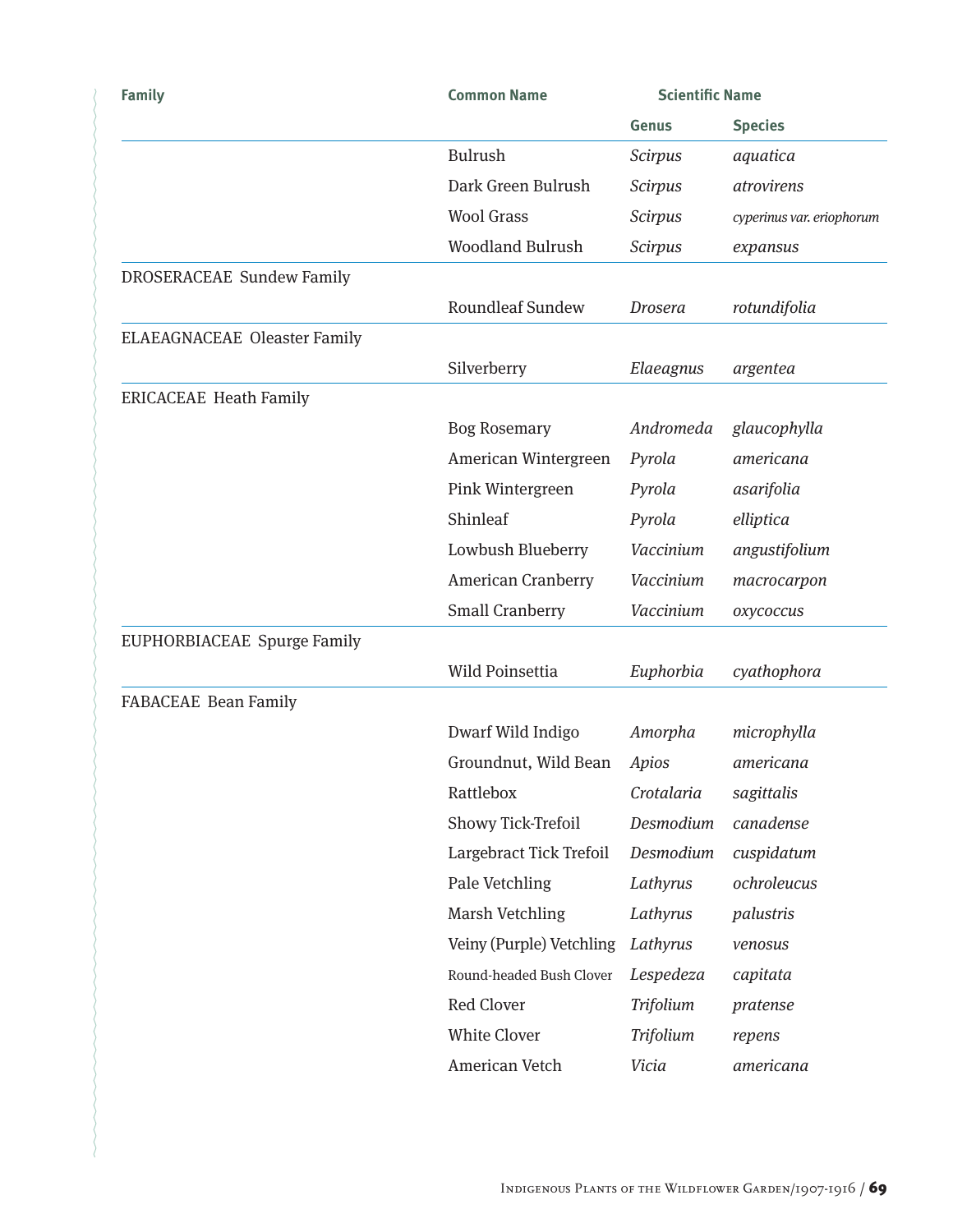| <b>Family</b>                      | <b>Common Name</b>                     | <b>Scientific Name</b> |                                    |
|------------------------------------|----------------------------------------|------------------------|------------------------------------|
|                                    |                                        | Genus                  | <b>Species</b>                     |
| FAGACEAE Beech Family              |                                        |                        |                                    |
|                                    | White Oak                              | Quercus                | alba                               |
|                                    | Swamp White Oak                        | Quercus                | bicolor                            |
|                                    | <b>Scarlet Oak</b>                     | Quercus                | coccinea                           |
|                                    | <b>Bur Oak</b>                         | Quercus                | macrocarpa                         |
|                                    | Red Oak                                | Quercus                | rubra                              |
| <b>GENTIANACEAE Gentian Family</b> |                                        |                        |                                    |
|                                    | <b>Pleated Gentian</b>                 | Gentiana               | affinis                            |
|                                    | Yellowish Gentian                      | Gentiana               | alba                               |
|                                    | Narrowleaf Gentian                     | Gentiana               | linearis                           |
|                                    | <b>Fringed Gentian</b>                 | Gentianopsis crinita   |                                    |
| <b>GERANIACEAE Geranium Family</b> |                                        |                        |                                    |
|                                    | <b>Bicknell's Cranesbill</b>           | Geranium               | bicknellii                         |
| <b>GRAMINEAE Grass Famiy</b>       |                                        |                        |                                    |
|                                    | Red-Top                                | <b>Agrostis</b>        | gigantea                           |
|                                    | Hair Grass                             | <b>Agrostis</b>        | hyemalis                           |
|                                    | Smooth Brome                           | <b>Bromus</b>          | inermis                            |
|                                    | <b>Fringed Brome</b>                   | <b>Bromus</b>          | ciliatus                           |
|                                    | Sweet Wood Reed                        | Cinna                  | arundinacea                        |
|                                    | <b>Orchard Grass</b>                   | <b>Dactylis</b>        | glomerata                          |
|                                    | <b>Western Panicgrass</b>              | Dichanthelium          | acuminatum                         |
|                                    | <b>Barnyard Grass</b>                  | Echinochloa            | crus-galli                         |
|                                    | Eastern Bottlebrush Grass Elymus       |                        | hystrix var. hystrix               |
|                                    | Wild Rye                               | Elymus                 | sp.                                |
|                                    | <b>Tufted Lovegrass</b>                | Eragrostis             | pectinacea                         |
|                                    | <b>Cotton Grass</b>                    | Eriophorum             | angustifolium                      |
|                                    | <b>Reed Mannagrass</b>                 | Glyceria               | aquatica                           |
|                                    | American Mannagrass                    | Glyceria               | grandis                            |
|                                    | Rattlesnake Mannagrass                 | Glyceria               | canadensis                         |
|                                    | <b>Rice Cutgrass</b>                   | Leersia                | oryzoides                          |
|                                    | Satin Grass                            | Muhlenbergia           | mexicana                           |
|                                    | <b>Broadleaf Rosette Grass Panicum</b> |                        | latifolium                         |
|                                    | Panic Grass                            | Panicum                | oligosanthes<br>var. scribnerianum |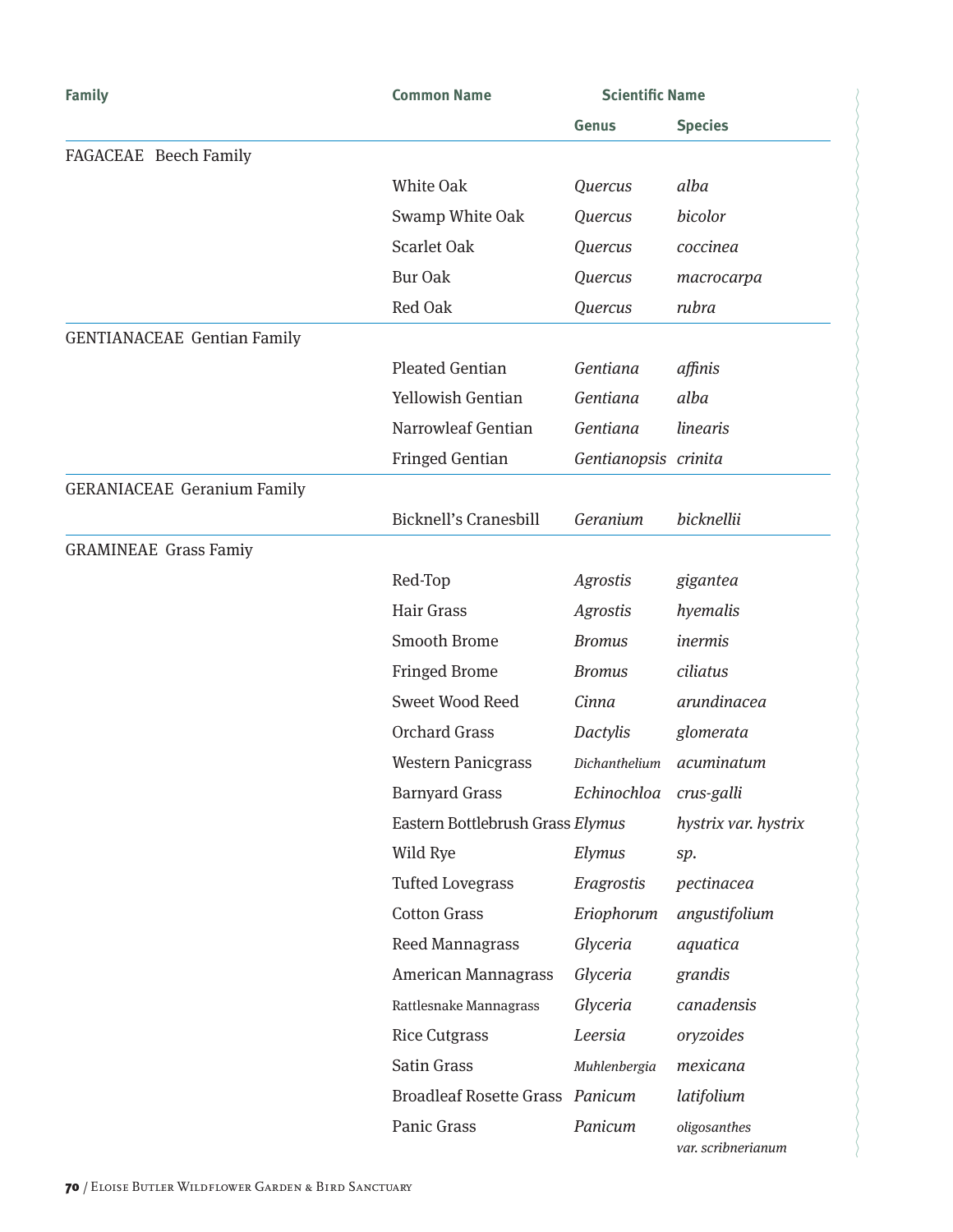| <b>Family</b>                         | <b>Common Name</b>           | <b>Scientific Name</b>   |                    |
|---------------------------------------|------------------------------|--------------------------|--------------------|
|                                       |                              | Genus                    | <b>Species</b>     |
|                                       | <b>Reed Canary Grass</b>     | Phalaris                 | arundinacea        |
|                                       | <b>Yellow Foxtail</b>        | <b>Setaria</b>           | pumila ssp. pumila |
|                                       | Indiangrass                  | Sorghastrum nutans       |                    |
|                                       | Arrowgrass                   | Triglochin               | palustris          |
| <b>GROSSULARIACEAE Currant Family</b> |                              |                          |                    |
|                                       | Carolina Grass of Parnassus  | Parnassia                | caroliniana        |
|                                       | Ditch Stonecrop              | Penthorum                | sedoides           |
|                                       | American Black Currant Ribes |                          | americanum         |
|                                       | Prickly Gooseberry           | <b>Ribes</b>             | cynosbati          |
|                                       | Swamp Saxifrage              | Saxifraga                | pensylvanica       |
| HALORAGACEAE Water Milfoil Family     |                              |                          |                    |
|                                       | <b>Water Milfoil</b>         | Myriophyllum             | sp.                |
| HYDROPHYLLACEAE Waterleaf Family      |                              |                          |                    |
|                                       | Virginia Waterleaf           | Hydrophyllum             | virginianum        |
| <b>IRIDACEAE</b> Iris Family          |                              |                          |                    |
|                                       | <b>Blue Flag Iris</b>        | Iris                     | versicolor         |
|                                       | Blue-eyed Grass              | Sisyrinchium             | angustifolium      |
| <b>JUNCACEAE Rush Family</b>          |                              |                          |                    |
|                                       | Slender Rush                 | Juncus                   | tenuis             |
| <b>LAMIACEAE Mint Family</b>          |                              |                          |                    |
|                                       | Water Horehound              | Lycopus                  | americanus         |
|                                       | Northern Bugleweed           | Lycopus                  | uniflorus          |
|                                       | Virginia Water Horehound     | Lycopus                  | virginicus         |
|                                       | Wild Mint                    | Mentha                   | arvensis           |
|                                       | Wild Bergamot                | Monarda                  | fistulosa          |
|                                       | Catnip                       | Nepeta                   | cataria            |
|                                       | <b>Mountain Mint</b>         | Pycnanthemum flexuosum   |                    |
|                                       | <b>Mountain Mint</b>         | Pycnanthemum virginianum |                    |
|                                       | <b>Summer Savory</b>         | Satureja                 | hortensis          |
|                                       | Marsh Skullcap               | Scutellaria              | galericulata       |
|                                       | Mad-dog Skullcap             | Scutellaria              | lateriflora        |
|                                       | Germander                    | Teucrium                 | canadense          |
|                                       |                              |                          |                    |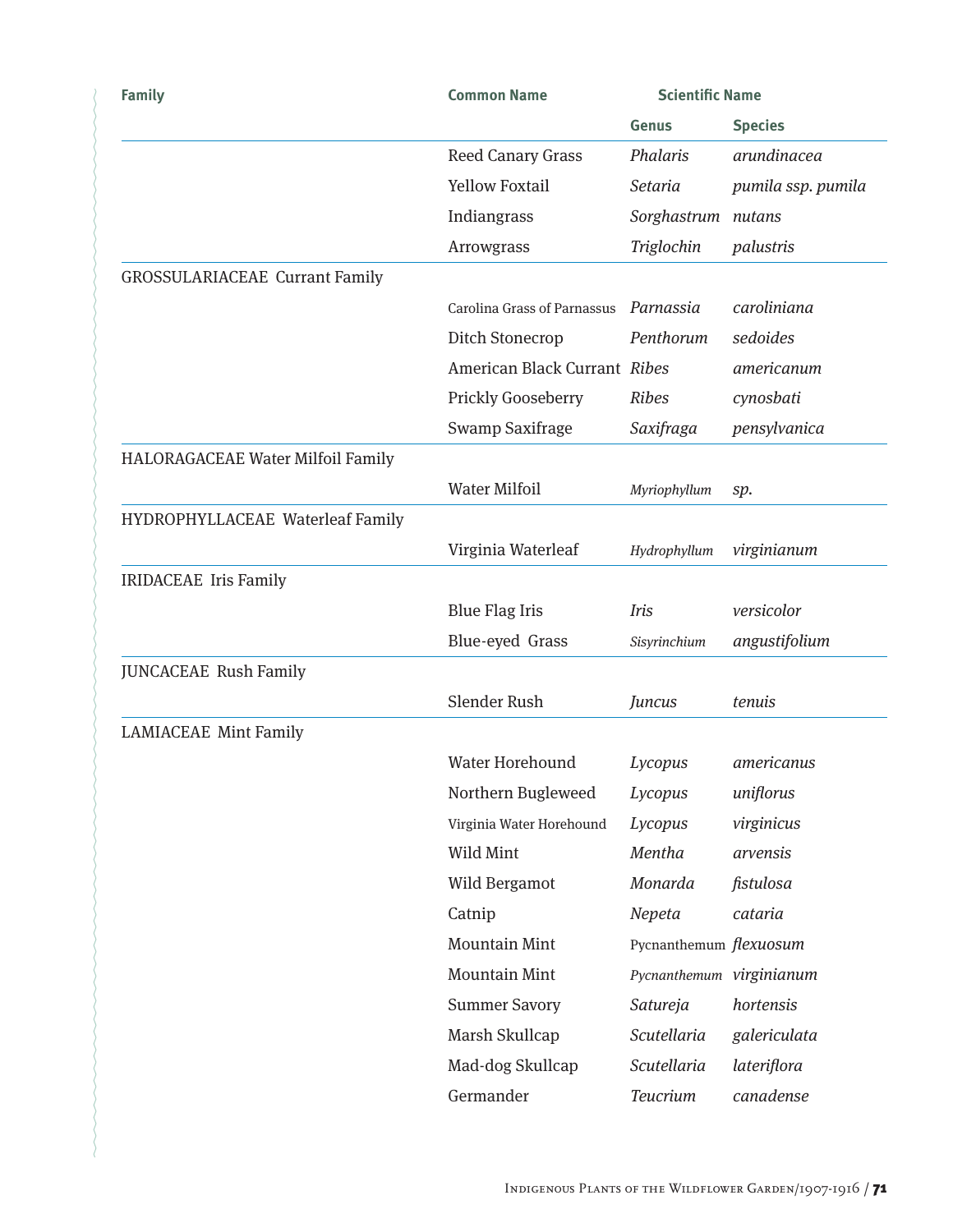| <b>Family</b>                    | <b>Common Name</b>                   | <b>Scientific Name</b> |                                      |
|----------------------------------|--------------------------------------|------------------------|--------------------------------------|
|                                  |                                      | Genus                  | <b>Species</b>                       |
| LEMNACEAE Duckweed Family        |                                      |                        |                                      |
|                                  | Lesser Duckweed                      | Lemna                  | minor                                |
| <b>LILIACEAE Lily Family</b>     |                                      |                        |                                      |
|                                  | Asparagus                            | Asparagus              | officinalis                          |
|                                  | <b>Blue Bead Lily</b>                | Clintonia              | borealis                             |
|                                  | Turk's Cap Lily                      | Lilium                 | superbum                             |
|                                  | False Solomon's Seal                 | Maianthemum            | racemosum                            |
|                                  | Starry False Solomon's Seal          | Maianthemum            | stellatum                            |
|                                  | Three-leaved False<br>Solomon's Seal | Maianthemum            | trifolium                            |
|                                  | <b>Indian Cucumber Root</b>          | Medeola                | virginiana                           |
|                                  | Solomon's Seal                       |                        | Polygonatum biflorum var. biflorum   |
|                                  | Great Solomon's Seal                 |                        | Polygonatum biflorum var. commutatum |
|                                  | <b>Carrion Flower</b>                | <b>Smilax</b>          | herbacea                             |
|                                  | Greenbriar                           | Smilax                 | rotundifolia                         |
|                                  | Catbriar                             | <b>Smilax</b>          | tamnoides                            |
|                                  | Nodding Trillium                     | Trillium               | cernum                               |
|                                  | Large-flowered Bellwort Uvularia     |                        | grandiflora                          |
|                                  | Pale Bellwort, Wild Oats Uvularia    |                        | sessilifolia                         |
| <b>LINACEAE Flax Family</b>      |                                      |                        |                                      |
|                                  | Wild Blue Flax                       | Linum                  | perenne                              |
| LOBELIACEAE Lobelia Family       |                                      |                        |                                      |
|                                  | <b>Cardinal Flower</b>               | Lobelia                | cardinalis                           |
|                                  | Great Blue Lobelia                   | Lobelia                | siphilitica                          |
| LYTHRACEAE Loosestrife Family    |                                      |                        |                                      |
|                                  | Swamp Loosestrife                    | Decodon                | verticillatus                        |
|                                  | <b>Winged Loosestrife</b>            | Lythrum                | alatum                               |
| <b>MALVACEAE Mallow Family</b>   |                                      |                        |                                      |
|                                  | <b>Rose Mallow</b>                   | Hibiscus               | moscheutos                           |
| MENISPERMACEAE Moonseed Family   |                                      |                        |                                      |
|                                  | Canada Moonseed                      | Menispermum            | canadense                            |
| MONOTROPACEAE Indian Pipe Family |                                      |                        |                                      |
|                                  | <b>Indian Pipe</b>                   | Monotropa              | uniflora                             |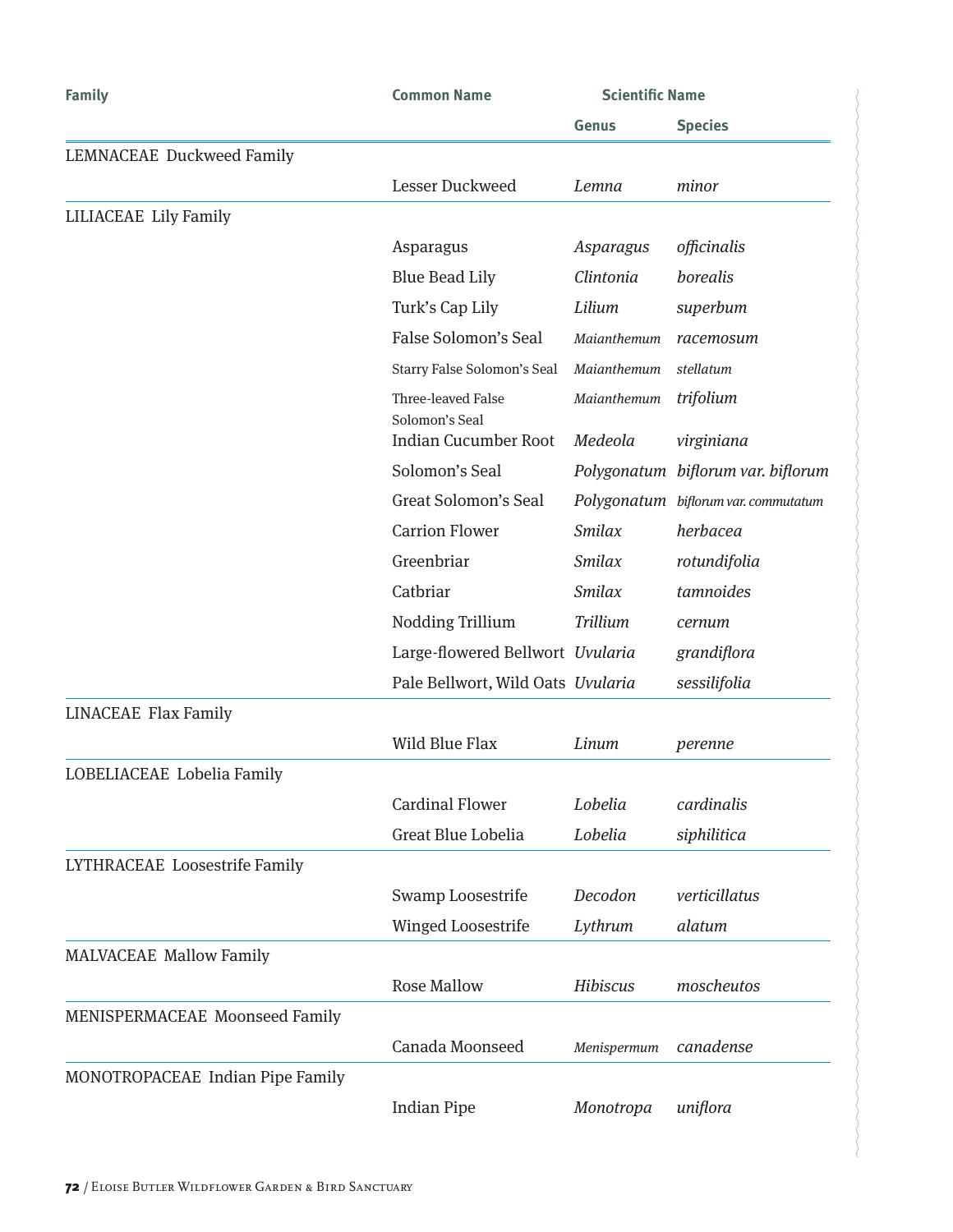| <b>Family</b>                             | <b>Common Name</b>                   | <b>Scientific Name</b> |                                        |
|-------------------------------------------|--------------------------------------|------------------------|----------------------------------------|
|                                           |                                      | Genus                  | <b>Species</b>                         |
| NYCTAGINACEAE Four O'Clock Family         |                                      |                        |                                        |
|                                           | Hairy Four O'Clock                   | <b>Mirabilis</b>       | hirsuta                                |
|                                           | Heart-leaved Four O'Clock            | <b>Mirabilis</b>       | nyctaginea                             |
| NYMPHAEACEAE Water Lily Family            |                                      |                        |                                        |
|                                           | Large Yellow Pond Lily               | Nuphar                 | lutea ssp. variegata                   |
| <b>OLEACEAE Olive Family</b>              |                                      |                        |                                        |
|                                           | <b>Black Ash</b>                     | Fraxinus               | nigra                                  |
|                                           | Green Ash                            | Fraxinus               | pennsylvanica                          |
| <b>ONAGRACEAE Evening Primrose Family</b> |                                      |                        |                                        |
|                                           | Small Enchanter's Nightshade Circaea |                        | alpina                                 |
|                                           | Marsh Willowherb                     | Epilobium              | palustre                               |
|                                           | <b>Evening Primrose</b>              | <b>Oenothera</b>       | biennis                                |
| ORCHIDACEAE Orchid Family                 |                                      |                        |                                        |
|                                           | <b>Grass Pink</b>                    | Calopogon              | pulchellus                             |
|                                           | Frog Orchid                          | Coeloglossum           | viride                                 |
|                                           | <b>Coral Root</b>                    | Corallorhiza           | trifida                                |
|                                           | Stemless Lady's Slipper              | Cypripedium acaule     |                                        |
|                                           | Yellow Lady's Slipper                |                        | Cypripedium parviflorum var. pubescens |
|                                           | Showy Lady's Slipper                 | Cypripedium reginae    |                                        |
|                                           | Lily-leaved Twayblade                | Liparis                | liliifolia                             |
|                                           | Showy Orchis                         | <b>Orchis</b>          | spectabilis                            |
|                                           | Rose Pogonia                         | Pogonia                | ophioglossoides                        |
|                                           | Nodding Lady's Tresses               | Spiranthes             | cernua                                 |
|                                           | <b>Green False Hellebore</b>         | Veratrum               | viride                                 |
| <b>OXALIDACEAE Wood Sorrel Family</b>     |                                      |                        |                                        |
|                                           | <b>Yellow Wood Sorrel</b>            | <b>Oxalis</b>          | stricta                                |
| PLANTAGINACEAE Plantain Family            |                                      |                        |                                        |
|                                           | <b>Common Plantain</b>               | Plantago               | major                                  |
| POLEMONIACEAE Phlox Family                |                                      |                        |                                        |
|                                           | Downy Phlox                          | Phlox                  | pilosa                                 |
| POLYGALACEAE Milkwort Family              |                                      |                        |                                        |
|                                           | Fringed Milkwort                     | Polygala               | paucifolia                             |
|                                           | <b>Whorled Milkwort</b>              | Polygala               | verticillata                           |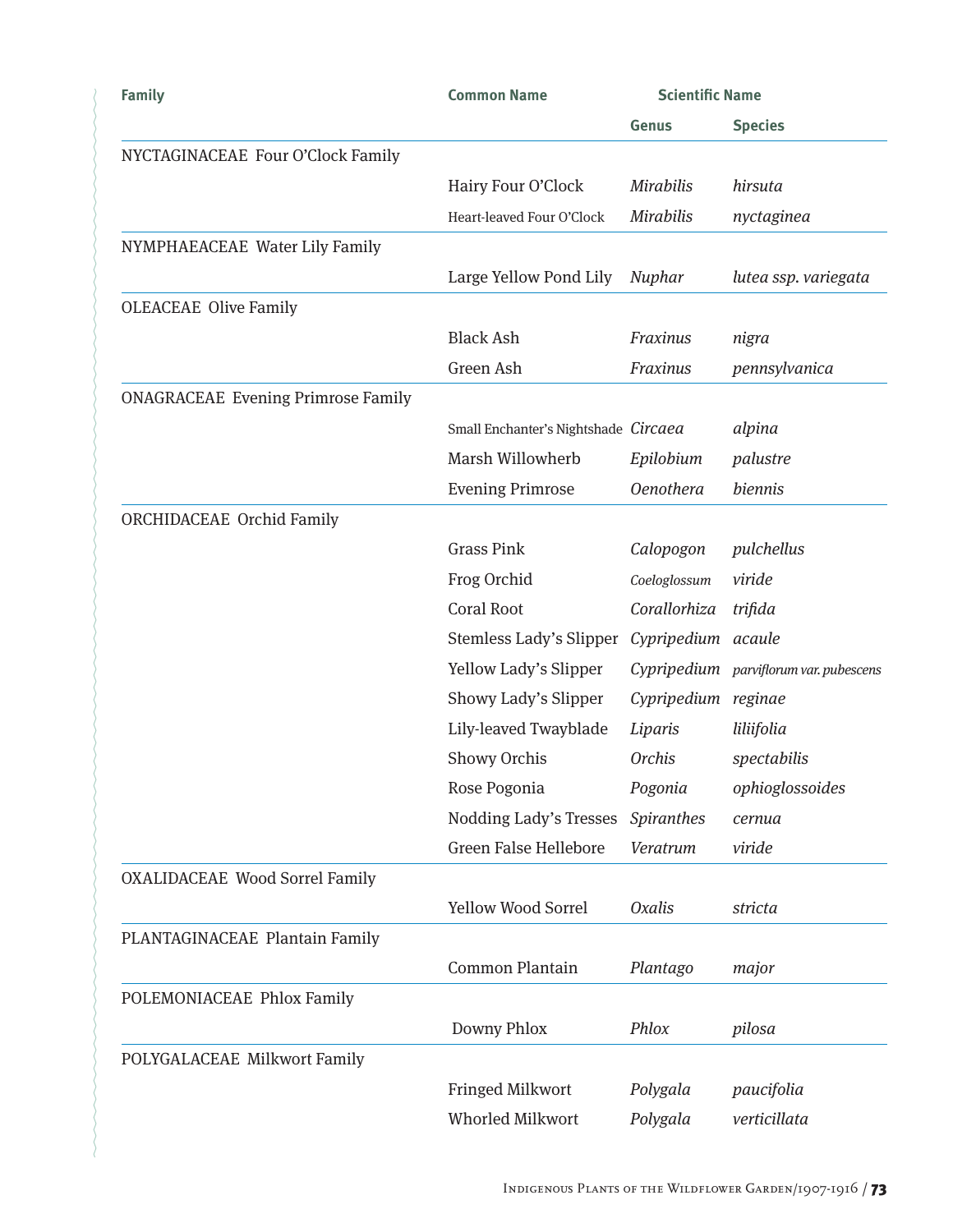| <b>Family</b>                  | <b>Common Name</b>                   | <b>Scientific Name</b> |                              |
|--------------------------------|--------------------------------------|------------------------|------------------------------|
|                                |                                      | Genus                  | <b>Species</b>               |
| POLYGONACEAE Smartweed Family  |                                      |                        |                              |
|                                | <b>Water Pepper</b>                  | Polygonum              | hydropiperoides              |
|                                | <b>Curlytop Smartweed</b>            | Polygonum              | lapathifolium                |
|                                | <b>Arrowleaf Tear-thumb</b>          | Polygonum              | sagittatum                   |
|                                | <b>Water Dock</b>                    | Rumex                  | orbiculatus<br>var. borealis |
| PORTULACACEAE Purslane Family  |                                      |                        |                              |
|                                | <b>Spring Beauty</b>                 | Claytonia              | sp.                          |
| PRIMULACEAE Primrose Family    |                                      |                        |                              |
|                                | Fringed Loosestrife                  | Lysimachia             | ciliata                      |
|                                | Moneywort                            | Lysimachia             | nummularia                   |
|                                | <b>Whorled Loosestrife</b>           | Lysimachia             | quadrifolia                  |
|                                | <b>Tufted Loosestrife</b>            | Lysimachia             | thyrsiflora                  |
|                                | Starflower                           | <b>Trientalis</b>      | borealis                     |
| RANUNCULACEAE Buttercup Family |                                      |                        |                              |
|                                | <b>White Baneberry</b>               | Actaea                 | pachypoda                    |
|                                | Red Baneberry                        | Actaea                 | rubra                        |
|                                | Thimbleweed                          | Anemone                | cylindrica                   |
|                                | <b>Wood Anemone</b>                  | Anemone                | quinquefolia                 |
|                                | Wild Columbine                       | Aquilegia              | canadensis                   |
|                                | Marsh Marigold                       | Caltha                 | palustris                    |
|                                | Virgin's Bower, Clematis Clematis    |                        | virginiana                   |
|                                | Goldthread                           | Coptis                 | trifolia                     |
|                                | Kidney Leaf Buttercup                | Ranunculus             | abortivus                    |
|                                | <b>Tall Buttercup</b>                | Ranunculus             | acris                        |
|                                | Bristly or<br>Pennsylvania Buttercup | Ranunculus             | pensylvanicus                |
|                                | Creeping Buttercup                   | Ranunculus             | repens                       |
|                                | Prairie Crowfoot                     | Ranunculus             | rhomboideus                  |
|                                | <b>Tall Meadow Rue</b>               | Thalictrum             | dasycarpum                   |
|                                | Early Meadow Rue                     | Thalictrum             | dioicum                      |
|                                | Rue Anemone                          | Thalictrum             | thalictroides                |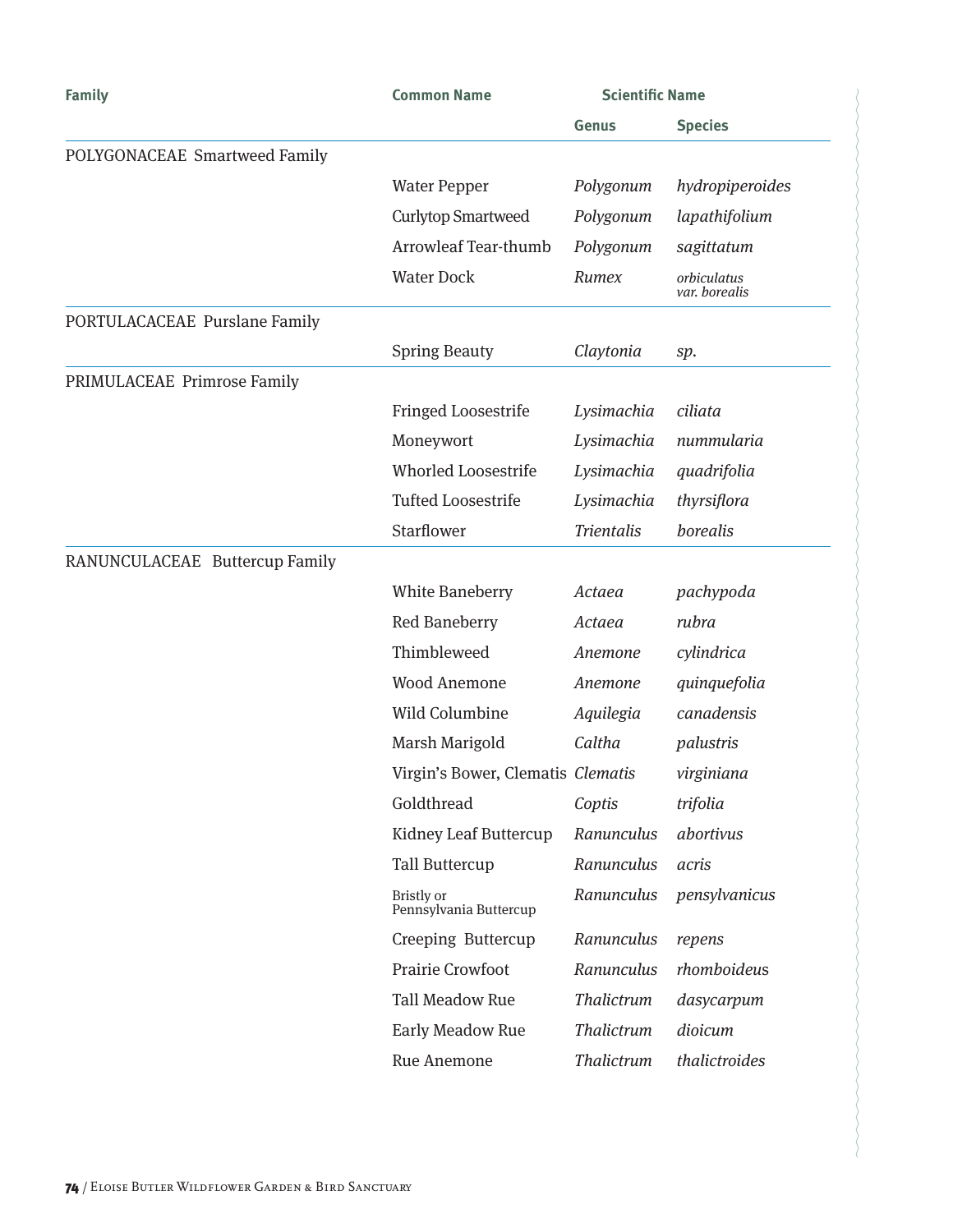| <b>Family</b>               | <b>Common Name</b>                    | <b>Scientific Name</b> |                        |
|-----------------------------|---------------------------------------|------------------------|------------------------|
|                             |                                       | <b>Genus</b>           | <b>Species</b>         |
| RHAMNACEAE Buckthorn Family |                                       |                        |                        |
|                             | New Jersey Tea                        | Ceanothus              | americanus             |
|                             | Alder Buckthorn                       | Frangula               | alnus                  |
| <b>ROSACEAE Rose Family</b> |                                       |                        |                        |
|                             | Churchsteeples                        | Agrimonia              | eupatoria              |
|                             | <b>Tall Hairy Agrimony</b>            | Agrimonia              | gryposepala            |
|                             | Canadian Serviceberry                 | Amelanchier            | canadensis             |
|                             | Low Serviceberry                      | Amelanchier spicata    |                        |
|                             | <b>Black Chokeberry</b>               | Aronia                 | melanocarpa            |
|                             | Hawthorn                              | Crataegus              | sp.                    |
|                             | Fireberry Hawthorn                    | Crataegus              | chrysocarpa            |
|                             | Hawthorn                              | Crataegus              | macrosperma            |
|                             | Large-fruited Hawthorn                | Crataegus              | punctata               |
|                             | Hawthorn                              | Crataegus              | submollis              |
|                             | Hawthorn                              | Crataegus              | succulenta             |
|                             | White Avens                           | Geum                   | canadense              |
|                             | Large Leaf Avens                      | Geum                   | macrophyllum           |
|                             | <b>Black Chokeberry</b>               | Photinia               | melanocarpa            |
|                             | Rough-fruited Cinquefoil              | Potentilla             | arguta                 |
|                             | <b>Dwarf Cinquefoil</b>               | Potentilla             | canadensis             |
|                             | Rough Cinquefoil                      | Potentilla             | norvegica              |
|                             | <b>Creeping Cinquefoil</b>            | Potentilla             | reptans                |
|                             | Wild Plum                             | Prunus                 | nigra                  |
|                             | Pin Cherry                            | Prunus                 | pensylvanica           |
|                             | <b>Black Cherry</b>                   | Prunus                 | serotina               |
|                             | Chokecherry                           | Prunus                 | virginiana             |
|                             | Smooth Rose                           | Rosa                   | blanda                 |
|                             | Allegheny Blackberry                  | Rubus                  | allegheniensis complex |
|                             | <b>Red Raspberry</b>                  | Rubus                  | idaeus                 |
|                             | Cutleaf or Evergreen Blackberry Rubus |                        | laciniatus             |
|                             | <b>Black Raspberry</b>                | Rubus                  | occidentalis           |
|                             | <b>Dwarf Red Blackberry</b>           | Rubus                  | pubescens              |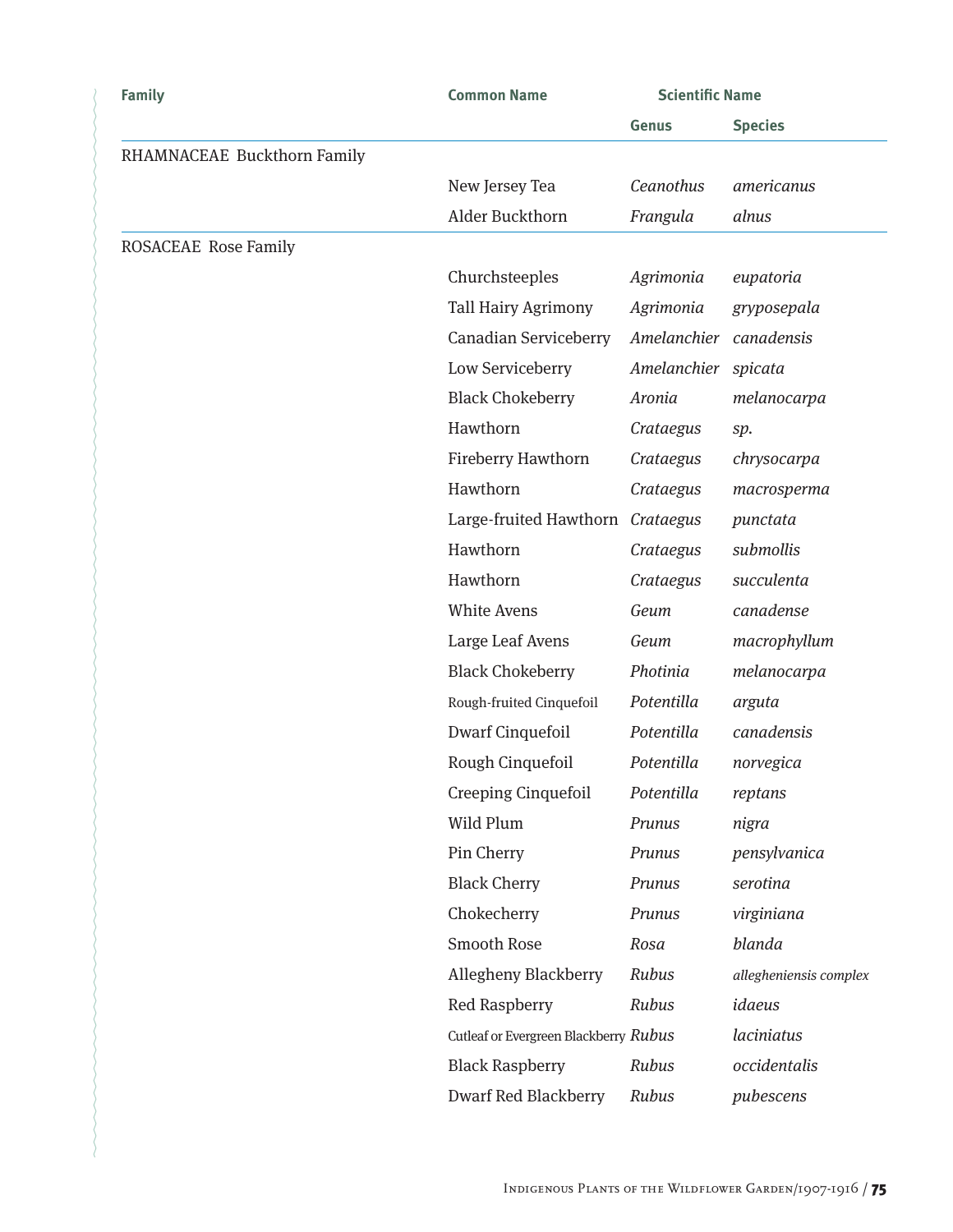| <b>Family</b>                   | <b>Common Name</b>               | <b>Scientific Name</b> |                         |
|---------------------------------|----------------------------------|------------------------|-------------------------|
|                                 |                                  | <b>Genus</b>           | <b>Species</b>          |
| RUBIACEAE Madder Family         |                                  |                        |                         |
|                                 | Cleavers                         | Galium                 | aparine                 |
|                                 | Northern Bedstraw                | Galium                 | boreale                 |
|                                 | <b>Shining Bedstraw</b>          | Galium                 | concinnum               |
|                                 | Lanceleaf Wild Licorice Galium   |                        | lanceolatum             |
|                                 | Bedstraw                         | Galium                 | trifida var. tinctorium |
|                                 | <b>Fragrant Bedstraw</b>         | Galium                 | triflorum               |
| <b>SALICACEAE Willow Family</b> |                                  |                        |                         |
|                                 | Cottonwood                       | Populus                | deltoides               |
|                                 | <b>Bigtooth Aspen</b>            | Populus                | grandidentata           |
|                                 | Aspen                            | Populus                | tremuloides             |
|                                 | <b>Peach Leaf Willow</b>         | Salix                  | amygdaloides            |
|                                 | <b>Prairie Willow</b>            | Salix                  | humilis                 |
|                                 | <b>Bog Willow</b>                | Salix                  | pedicellaris            |
|                                 | <b>Slender Willow</b>            | Salix                  | petiolaris              |
|                                 | <b>Autumn Willow</b>             | Salix                  | serissima               |
| SAXIFRAGACEAE Saxifrage Family  |                                  |                        |                         |
|                                 | American Alumroot                | Heuchera               | americana               |
|                                 | <b>Twoleaf Miterwort</b>         | Mitella                | diphylla                |
| SCROPHULARIACEAE Figwort Family |                                  |                        |                         |
|                                 | Small Flowered Foxglove Agalinis |                        | acuta                   |
|                                 | <b>Indian Paintbrush</b>         | Castilleja             | sp.                     |
|                                 | White Turtlehead                 | Chelone                | glabra                  |
|                                 | <b>Butter and Eggs</b>           | Linaria                | vulgaris                |
|                                 | <b>Smooth Monkey Flower</b>      | Mimulus                | glabratus               |
|                                 | Swamp Lousewort                  | Pedicularis            | lanceolata              |
|                                 | Penstemon, Beardtongue Penstemon |                        | albidus                 |
|                                 | <b>Showy Beardtongue</b>         | Penstemon              | grandiflorus            |
|                                 | <b>Early Figwort</b>             | Scrophularia leporella |                         |
|                                 | Mullein                          | Verbascum              | thapsus                 |
|                                 | Culver's Root                    | Veronicastrum          | virginicum              |